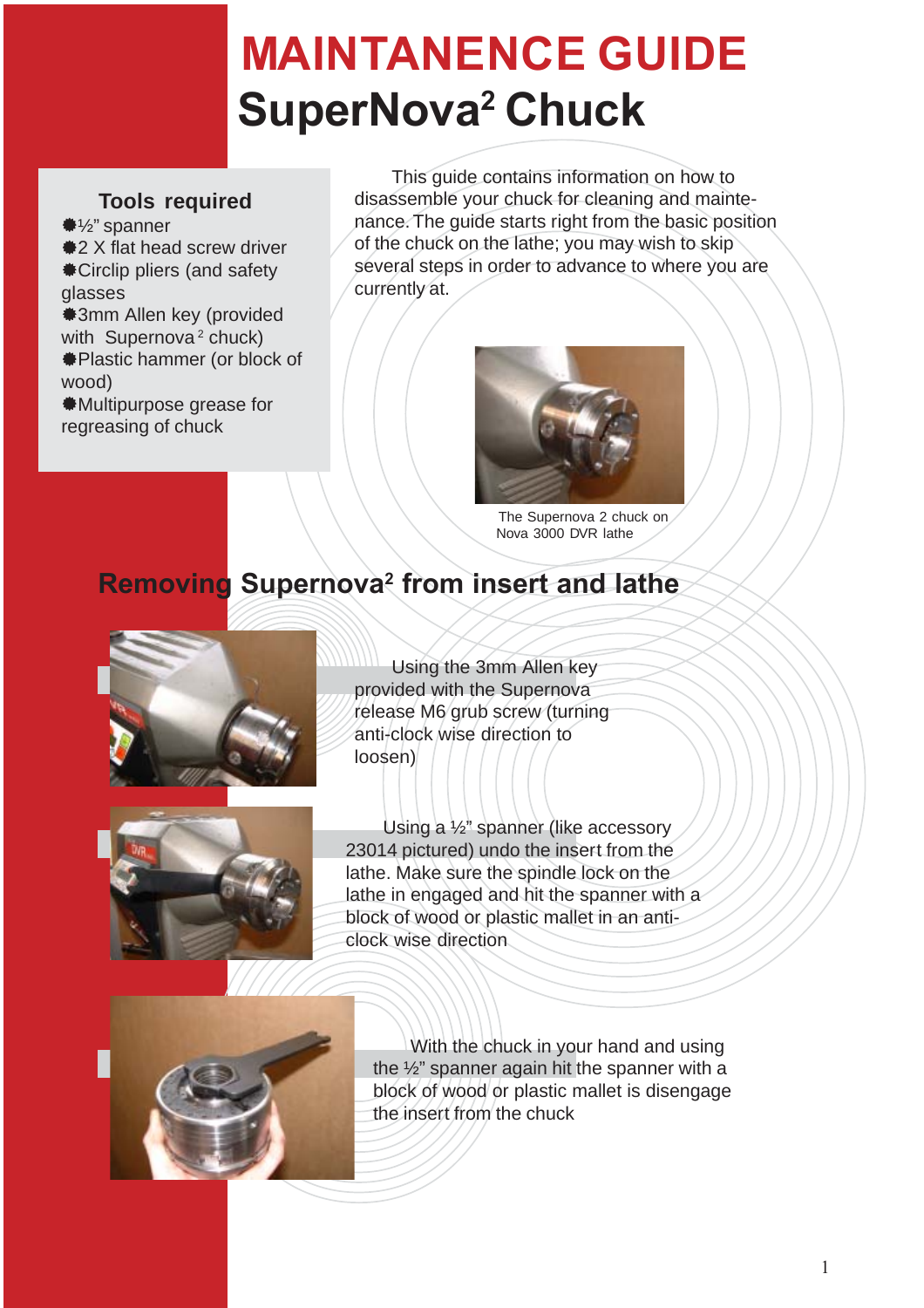# **Disassembling the Supernova<sup>2</sup> Chuck**



With the 4mm allen key provided release all jaws from the chuck by un scewing the M6 conuter sunk screws



Using circlip pliers remove circlip from bottom of chuck holding in the plastic backing. YOU MUST WEAR SAFTEY GLASSES WHILE PERFORMING THIS OPERATION AS CIRCLIP MAY FLY UPWARDS OFF PLIERS

Before using screw drivers make sure you have completely removed M6 grub screw from the side of the chuck.



Using two flat head screw drivers gently push together to lift both sides evenly. Do not try to force out straight away as this may damage plastic, work on bringing both sides up together at the same time. Remove plastic backing completely exposing pinions and back of scroll ring.

Pinions will now come out by hand just by pushing.







Turn the chuck upside dwn to remove scroll ring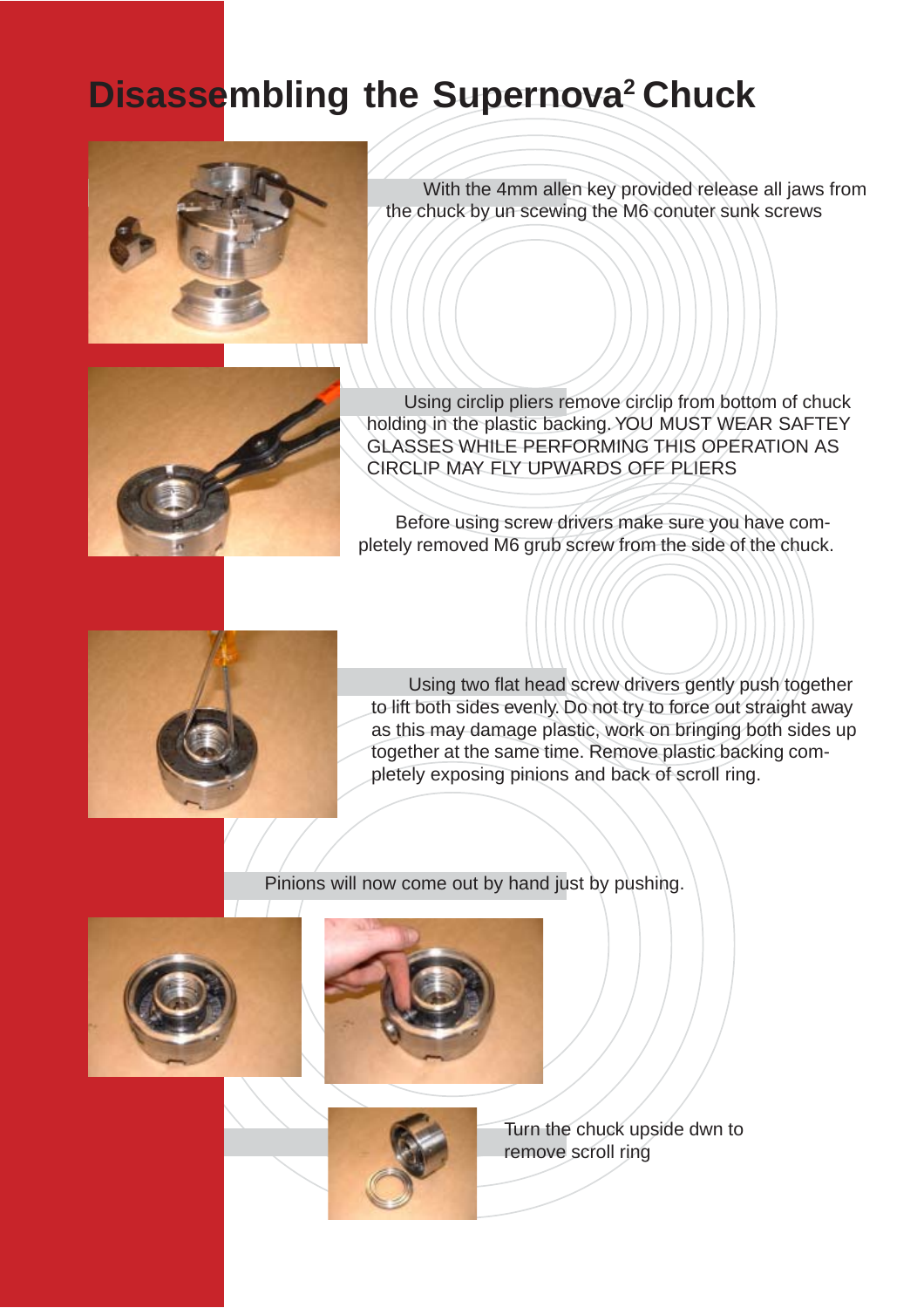Now just push jaw slides out by hand.



#### **Cleaning the separate components of the Supernova2 chuck:**

Clean each jaw slide with rag removing any grit, wood and dust particles. etc

- Clean scroll ring of all grease, grit wood etc
- $#$  **Clean pinions of all grease, grit, wood etc.**
- **\*Regrease the scroll ting and pinions, be very genrous with the grease** application. (Normal multipurpose grease is sufficient

**. If possible before re-assemblning the chuck, low out all parts/with an air** compressor.

## **Reassembling the Supernova<sup>2</sup> Chuck**



Push all jaw slides to meet in center forming a square. There is no starting slide wasy so you may choose any one. Starting with Jawslide 1 insert jaws in clockwise direction in numerical order.



Place scroll ring in chuck and move it back with your fingers as demonstrated in the picture. You will know once it has engaged as it will drop down allowing the pinions to fit in. Make sure the jaws have not moves and still have a square formed in the centre.



Put pinions in each of the two pinion holes. Like the scroll ring you may need to move it back and forward to engage it. Pinions must be all the way n otherwise the plastic backing cover will not go on.